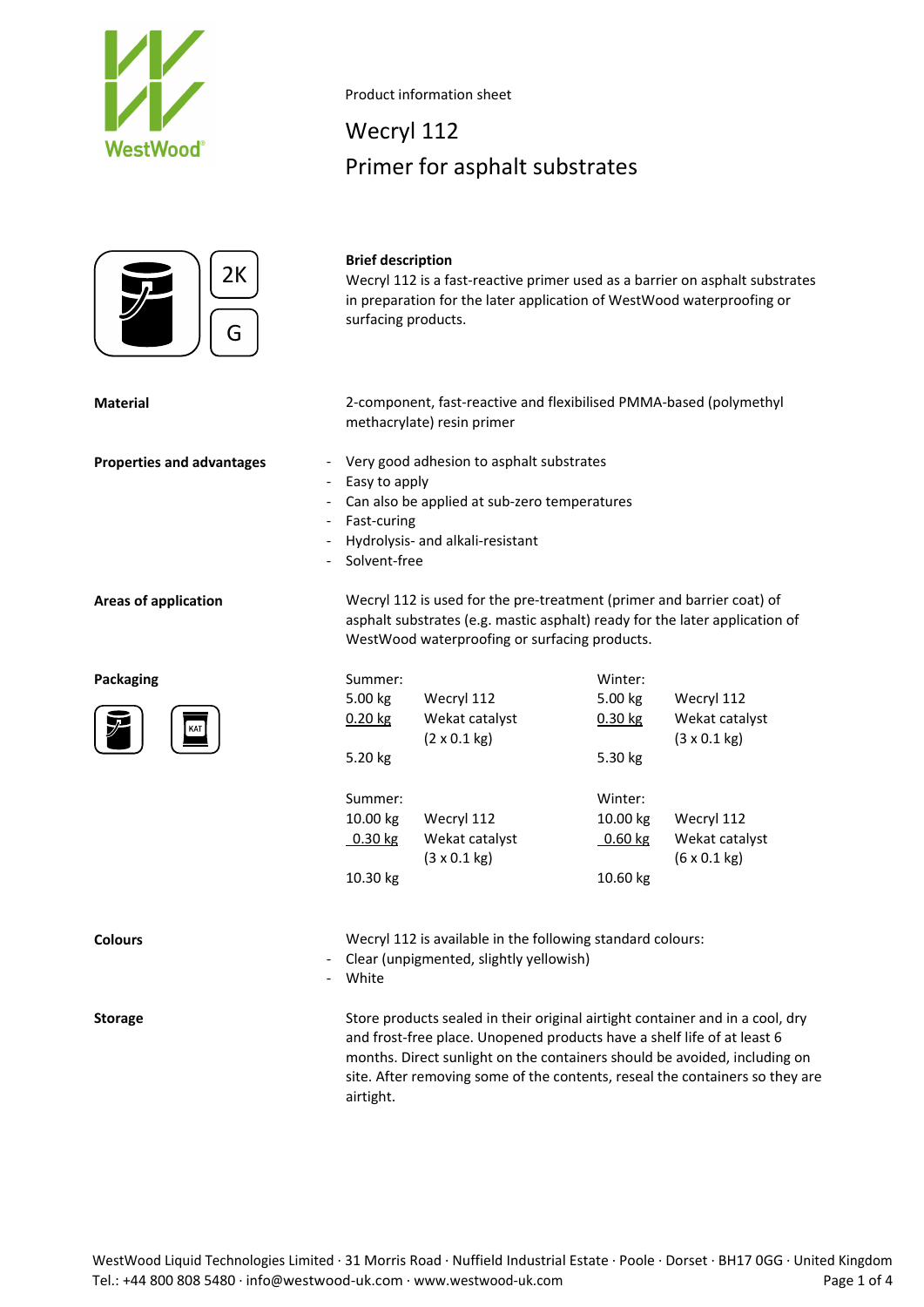

### **Application conditions Temperatures**





Product information sheet

# Wecryl 112 Primer for asphalt substrates

The product can be applied within the following temperature ranges:

| Product    |               | Temperature range, in °C |               |  |  |  |
|------------|---------------|--------------------------|---------------|--|--|--|
|            | Air           | Substrate*               | Material      |  |  |  |
| Wecryl 112 | $-5$ to $+35$ | $-5$ to $+50*$           | $+3$ to $+30$ |  |  |  |

\* The substrate temperature must be at least 3 °C above the dew point during application and curing.

The substrate temperature must not be less than +3 °C if a topping is applied to the surface (see "Preparation for subsequent layers"). Reaction problems can occur at lower temperatures.

#### **Moisture**

The relative humidity must be  $\leq 90$  %.

The surface to be coated must be dry and ice-free.

The surface must be protected from moisture until the coating has hardened.

|                    | Wecryl 112                     |  |  |  |
|--------------------|--------------------------------|--|--|--|
|                    | (at 20 °C, 3 % Wekat catalyst) |  |  |  |
| Pot life           | approx. 15 minutes             |  |  |  |
| Rain-proof after   | approx. 30 minutes             |  |  |  |
| Can be walked on / |                                |  |  |  |
| overcoated after   | approx. 45 minutes             |  |  |  |
| <b>Curing time</b> | approx. 3 hours                |  |  |  |

Higher temperatures or greater proportions of Wekat catalyst will reduce reaction times, while lower temperatures and smaller proportions of Wekat catalyst will increase reaction times.

The following table indicates the recommended amount of Wekat catalyst required to adjust the curing reaction to the temperature.

| Product | Substrate temperature in °C / Required amounts of Wekat catalyst in % w/w |  |  |  |  |  |  |  |  |                                                          |  |
|---------|---------------------------------------------------------------------------|--|--|--|--|--|--|--|--|----------------------------------------------------------|--|
|         | (guide)                                                                   |  |  |  |  |  |  |  |  |                                                          |  |
|         |                                                                           |  |  |  |  |  |  |  |  | -5   +3   5   10   15   20   25   30   35   40   45   50 |  |
| 112     |                                                                           |  |  |  |  |  |  |  |  | 6% 6% 6% 4% 4% 4% 2% 2% 2% 2% 1% 1% 1% 1%                |  |

| <b>Consumption rates</b> | <b>Substrate</b> | <b>Consumption</b>       |  |  |
|--------------------------|------------------|--------------------------|--|--|
|                          | Smooth           | 0.40 kg/m <sup>2</sup>   |  |  |
|                          | Fine-sandy       | 0.50 kg/m <sup>2</sup>   |  |  |
|                          | Rough            | 0.80 kg/m <sup>2</sup>   |  |  |
| <b>Technical data</b>    | Density (clear): | 1.03 $g/cm^3$            |  |  |
|                          | Density (white): | $1,08$ g/cm <sup>2</sup> |  |  |

**Reaction times and required amounts of catalyst**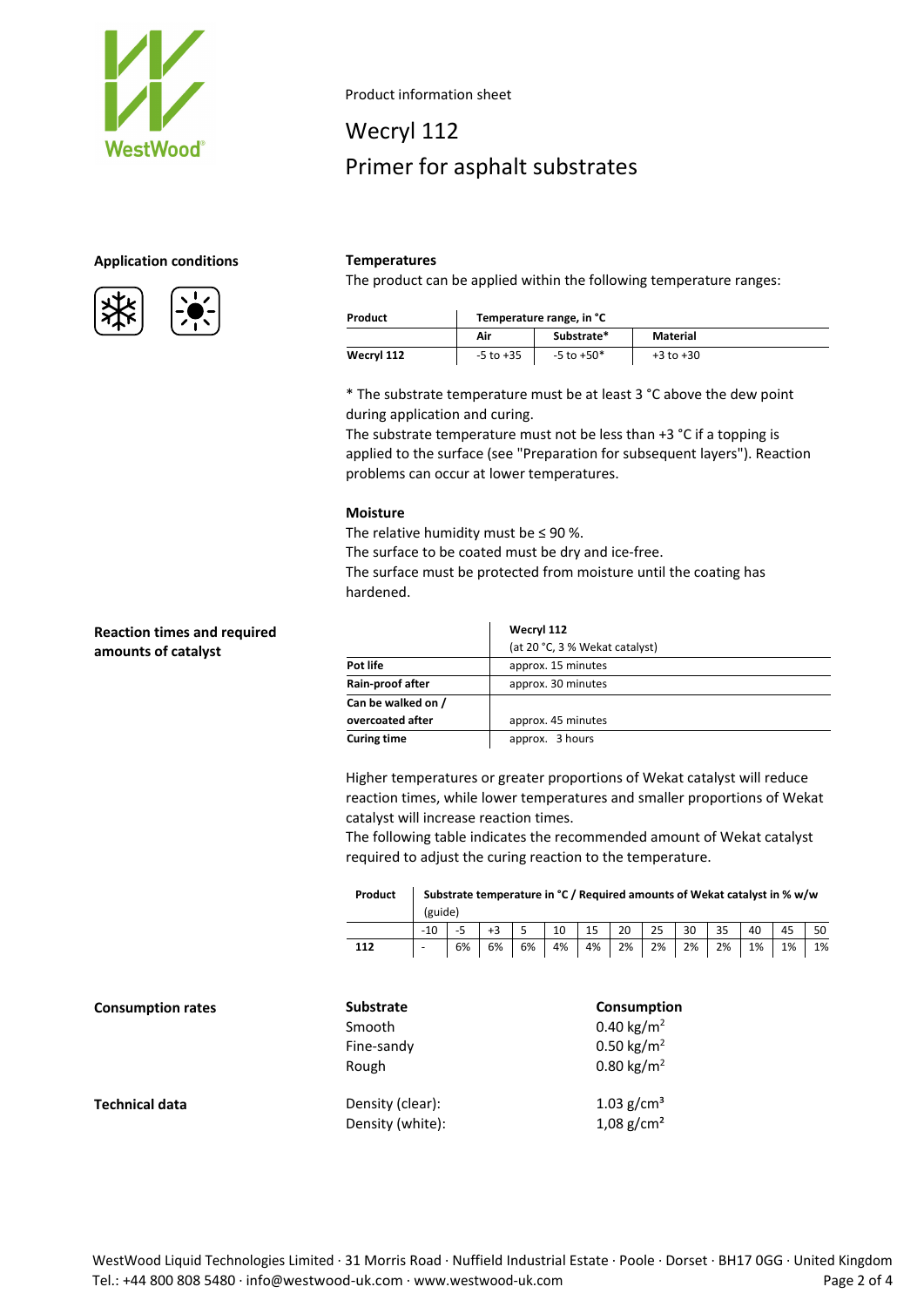

#### **Product application**

<u> ニ し</u>



Product information sheet

# Wecryl 112 Primer for asphalt substrates

### **Application equipment / tools**

For mixing the product:

‐ Twin‐paddle stirrer

For applying the product:

- ‐ Sheepskin roller
- Brush (only for areas not accessible with roller)

#### **Substrate preparation**

The primer must only be applied to a prepared substrate. Please refer to the appropriate application guide for information about correct surface preparation.

#### **Mixing**

First stir the tub contents thoroughly.

Then add the Wekat catalyst while stirring the resin at the slow‐speed setting and mix for 2 minutes. Make sure that the product on the base and sides of the container is mixed in.

At product temperatures < 10 °C the product should be stirred for 5 minutes, as the Wekat catalyst will take longer to dissolve.

#### **Application**

Use the sheepskin roller to apply an even film‐forming coat of primer. Avoid creating puddles of primer.

Once the coating has cured, apply a second coat to cover any defects (bubbles, areas not fully coated).

#### **Preparation for subsequent layers**

For the subsequent application of Wecryl Mortar 242: Once the primer has hardened, apply a second layer and top with a little quartz sand  $(0.1 - 0.2 \text{ kg/m}^2 \text{ at } 0.2 - 0.6 \text{ mm})$  while the primer is still wet. The sand topping creates the necessary key, i.e. roughness, for application of the mortar.

Never apply the topping to the first coat of primer.

**Cleaning If work is interrupted or when it is completed, clean the tools thoroughly** with WestWood Cleaning Agent within the pot life of the material (approx. 10 minutes). This can be done with a brush. Do not use the tools again until the Cleaning Agent has evaporated fully. Simply immersing the tools in the Cleaning Agent will not prevent the material from hardening.

**Information on safety and risks** Please refer to the safety data sheets for the products used.

**General information** The above information, especially information about application of the products, is based on extensive development work as well as many years of experience and is provided to the best of our knowledge. However, the wide variety of requirements and conditions on site mean that it is necessary for